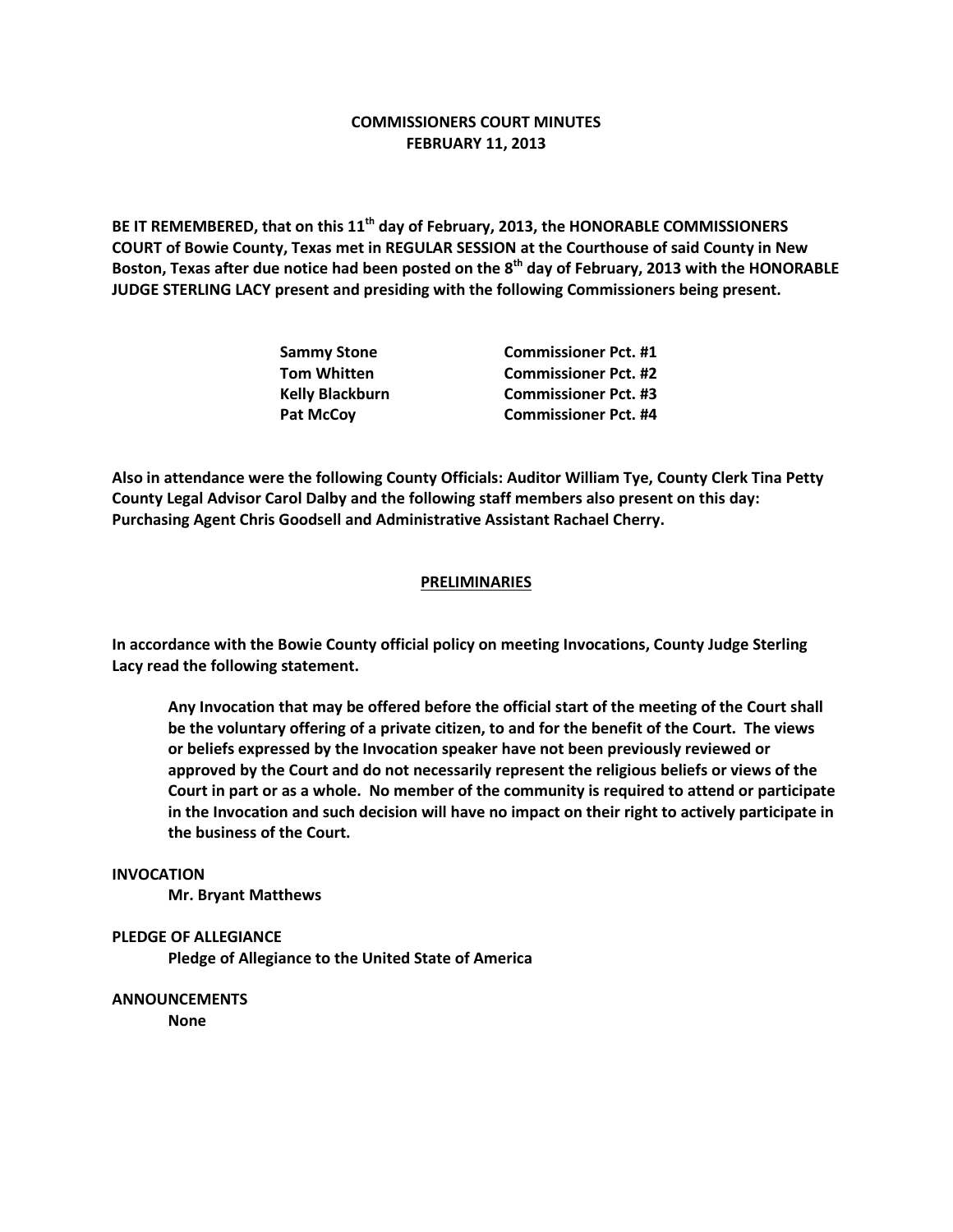## **REGULAR AGENDA ITEMS**

**Court convened at 10:02 A.M. when the following ORDERS, JUDGMENTS and DECREES were had and ORDERED spread upon the minutes of the Court to-wit.**

- **Item 1: Public Comments were heard from Ms. Heidi Spradlin of Hooks, TX**
- **Item 2: Commissioner Kelly Blackburn responded to Ms. Spradlin's comments.**
- **Item 3: On this 11th day of February, 2013, a motion was made by Commissioner Pat McCoy and duly second by Commissioner Sammy Stone to accept certifications for Constables, George Huggins, Jr., Robbie Caudle and Chris Lee. Motion was put to a vote and all voted aye and none opposed. Motion carried.**
- **Item 4: On this 11th day of February, 2013, a motion was made by Commissioner Pat McCoy and duly second by Commissioner Tom Whitten to table the passage of a Resolution requesting the resale of property acquired by the Bowie County Central Appraisal District at a delinquent tax sale.**

 **Motion was put to a vote and all voted aye and none opposed. Motion carried.**

- **Item 5: On this 11th day of February, 2013, a motion was made by Commissioner Pat McCoy and duly second by Commissioner Kelly Blackburn to award the proposals to Simplex Grinnell for addressable smoke detectors and additional equipment as is defined in their quotation, regarding the smoke detectors for the Bowie County Courthouse. Motion was put to a vote and all voted aye and none opposed. Motion carried.**
- **Item 6: On this 11th day of February, 2013, a motion was made by Commissioner Kelly Blackburn and duly second by Commissioner Tom Whitten to approve the 2013-2014 Drug Court Grant Resolution. Motion was put to a vote and all voted aye and none opposed. Motion carried.**
- **Item 7: On this 11th day of February, 2013, a motion was made by Commissioner Kelly Blackburn and duly second by Commissioner Pat McCoy to approve a Resolution for US 82 Project ROW Acquisitions and Releases. Motion was put to a vote and all voted aye and none opposed. Motion carried.**
- **Item 8: On this 11th day of February, 2013, a motion was made by Commissioner Kelly Blackburn and duly second by Commissioner Pat McCoy to award the opened bids for various equipment in Pct. 3 to: Chuck Phillips, \$3750 for 10,000 gallon storage tank; Jeff Nichols, \$3505 for 1971 Crane and James Isbell, \$3556.76 for 1967 Crane. Motion was put to a vote and all voted aye and none opposed. Motion carried.**